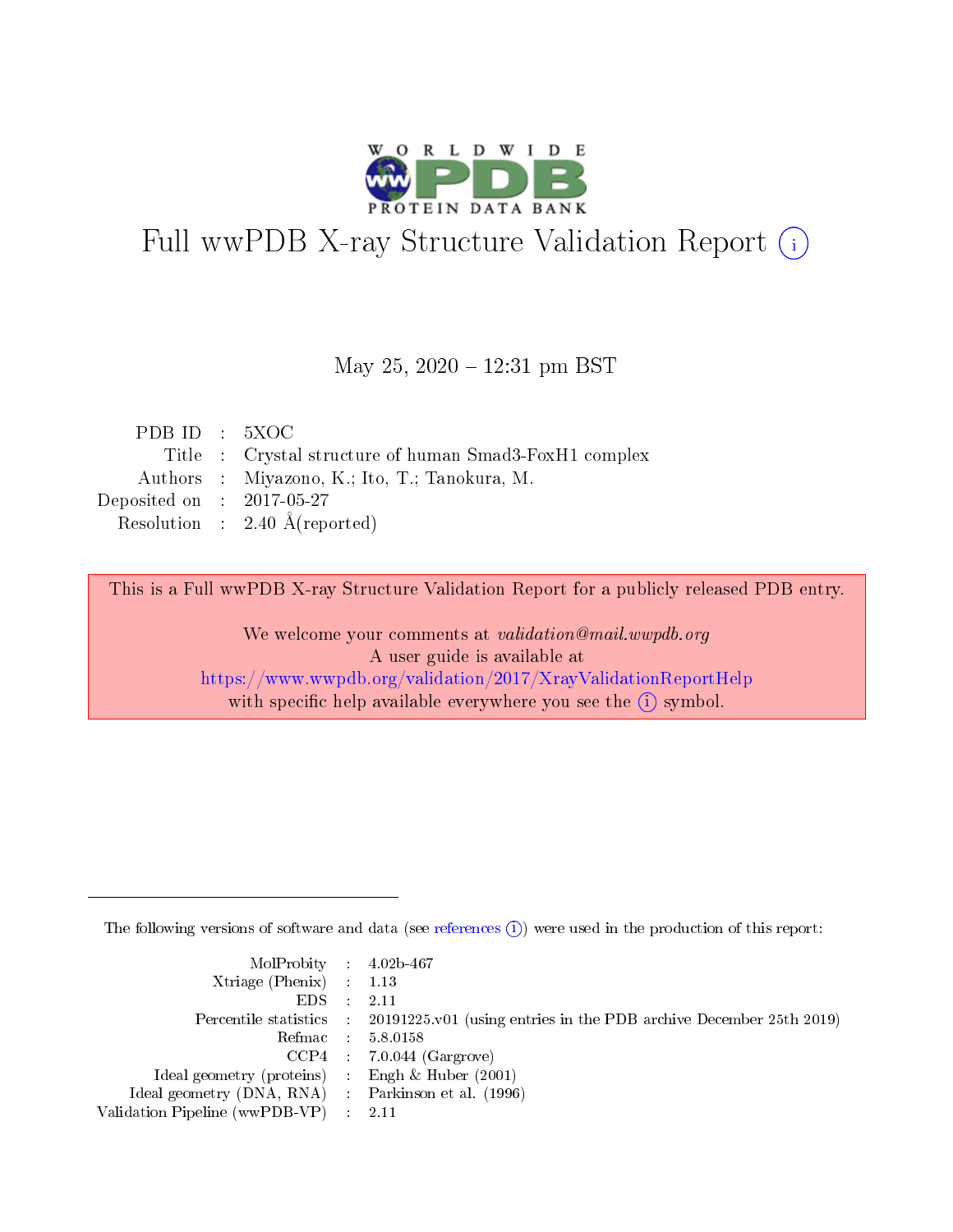# 1 [O](https://www.wwpdb.org/validation/2017/XrayValidationReportHelp#overall_quality)verall quality at a glance  $(i)$

The following experimental techniques were used to determine the structure: X-RAY DIFFRACTION

The reported resolution of this entry is 2.40 Å.

Percentile scores (ranging between 0-100) for global validation metrics of the entry are shown in the following graphic. The table shows the number of entries on which the scores are based.



| Metric                | Whole archive<br>$(\#\text{Entries})$ | <b>Similar resolution</b><br>$(\#\text{Entries},\,\text{resolution}\,\,\text{range}(\textup{\AA}))$ |
|-----------------------|---------------------------------------|-----------------------------------------------------------------------------------------------------|
| $R_{free}$            | 130704                                | $3907(2.40-2.40)$                                                                                   |
| Clashscore            | 141614                                | $4398(2.40-2.40)$                                                                                   |
| Ramachandran outliers | 138981                                | $4318(2.40-2.40)$                                                                                   |
| Sidechain outliers    | 138945                                | $4319(2.40-2.40)$                                                                                   |
| RSRZ outliers         | 127900                                | $3811 (2.40 - 2.40)$                                                                                |

The table below summarises the geometric issues observed across the polymeric chains and their fit to the electron density. The red, orange, yellow and green segments on the lower bar indicate the fraction of residues that contain outliers for  $>=$  3, 2, 1 and 0 types of geometric quality criteria respectively. A grey segment represents the fraction of residues that are not modelled. The numeric value for each fraction is indicated below the corresponding segment, with a dot representing fractions  $\epsilon=5\%$  The upper red bar (where present) indicates the fraction of residues that have poor fit to the electron density. The numeric value is given above the bar.

| Mol | Chain   Length | Quality of chain |          |
|-----|----------------|------------------|----------|
|     | 199            | 4%<br>87%        | 10%      |
|     | 1 4 1          | 38%<br>84%       | 6%<br>9% |

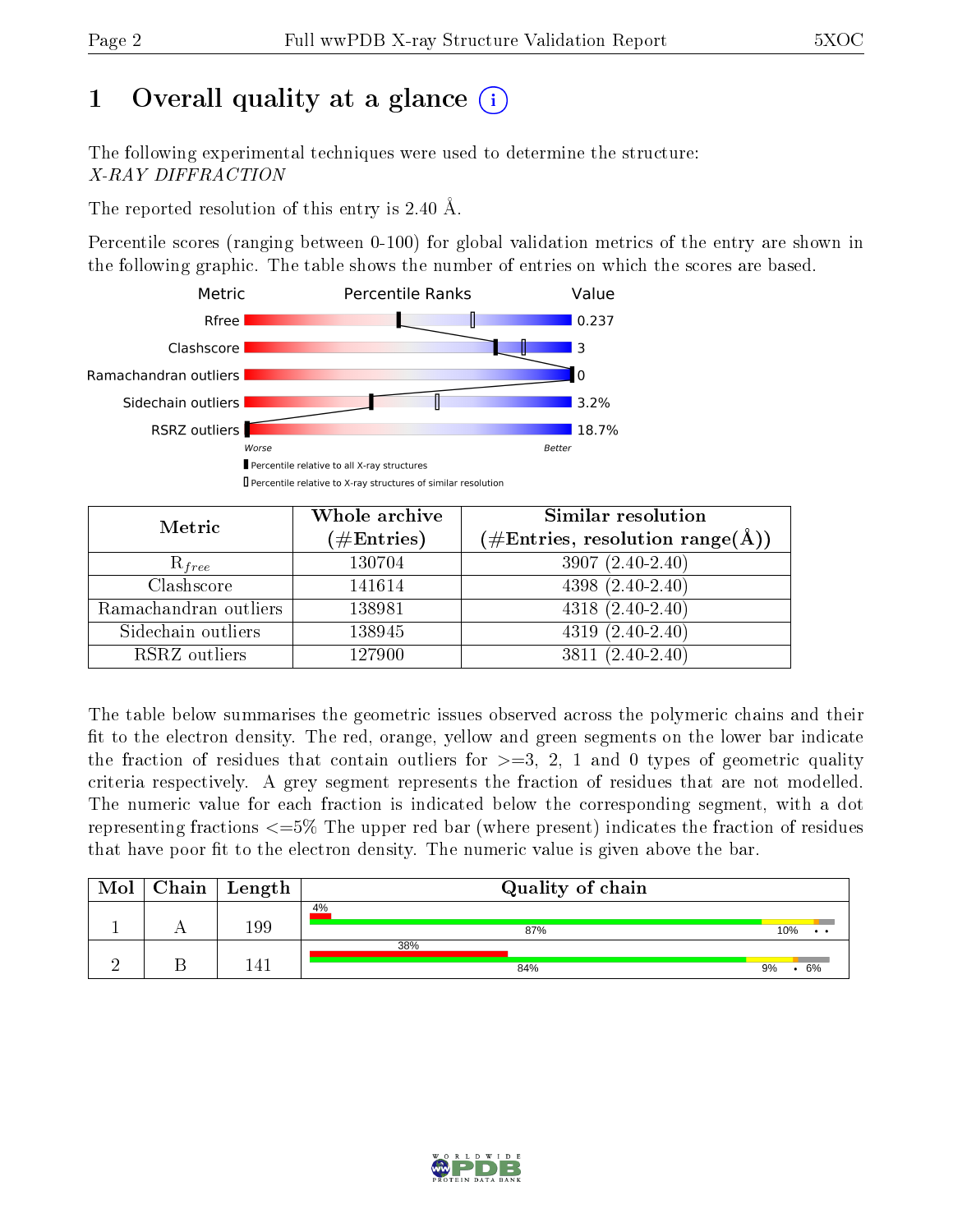# 2 Entry composition (i)

There are 3 unique types of molecules in this entry. The entry contains 2596 atoms, of which 0 are hydrogens and 0 are deuteriums.

In the tables below, the ZeroOcc column contains the number of atoms modelled with zero occupancy, the AltConf column contains the number of residues with at least one atom in alternate conformation and the Trace column contains the number of residues modelled with at most 2 atoms.

• Molecule 1 is a protein called Mothers against decapentaplegic homolog 3.

| Mol | Chain | Residues | Atoms         |     |  |     | $+$ ZeroOcc $+$ | $\operatorname{AltConf}$ | $\operatorname{Trace}$ |
|-----|-------|----------|---------------|-----|--|-----|-----------------|--------------------------|------------------------|
|     |       | 194      | Total<br>1547 | 982 |  | 281 |                 |                          |                        |

There are 2 discrepancies between the modelled and reference sequences:

|   |     | Chain   Residue   Modelled   Actual |                                   | Comment                                   | Reference |
|---|-----|-------------------------------------|-----------------------------------|-------------------------------------------|-----------|
| Α | 218 | GLY                                 | <b>Contract Contract Contract</b> | expression tag   UNP P84022               |           |
|   | 219 | PRO                                 | $\sim$                            | $\vert$ expression tag $\vert$ UNP P84022 |           |

Molecule 2 is a protein called Thioredoxin 1,Forkhead box protein H1.

| Mol | ${\rm Chain}$ | Residues | $\rm{Atoms}$         |     |     | $\text{ZeroOcc} \mid \text{AltConf} \mid \text{Trace}$ |  |  |  |
|-----|---------------|----------|----------------------|-----|-----|--------------------------------------------------------|--|--|--|
|     |               | 133      | <b>Total</b><br>1013 | 654 | 161 | 194                                                    |  |  |  |

There are 9 discrepancies between the modelled and reference sequences:

| Chain | Residue | Modelled   | Actual | Comment               | Reference  |
|-------|---------|------------|--------|-----------------------|------------|
| B     | 205     | <b>MET</b> |        | initiating methionine | UNP P0AA25 |
| B     | 206     | <b>HIS</b> |        | expression tag        | UNP P0AA25 |
| В     | 207     | <b>HIS</b> |        | expression tag        | UNP P0AA25 |
| В     | 208     | <b>HIS</b> |        | expression tag        | UNP P0AA25 |
| B     | 209     | <b>HIS</b> |        | expression tag        | UNP P0AA25 |
| В     | 210     | <b>HIS</b> |        | expression tag        | UNP P0AA25 |
| В     | 211     | <b>HIS</b> |        | expression tag        | UNP P0AA25 |
| В     | 320     | <b>GLY</b> |        | linker                | UNP P0AA25 |
|       | 321     | <b>SER</b> |        | linker                | UNP P0AA25 |

• Molecule 3 is water.

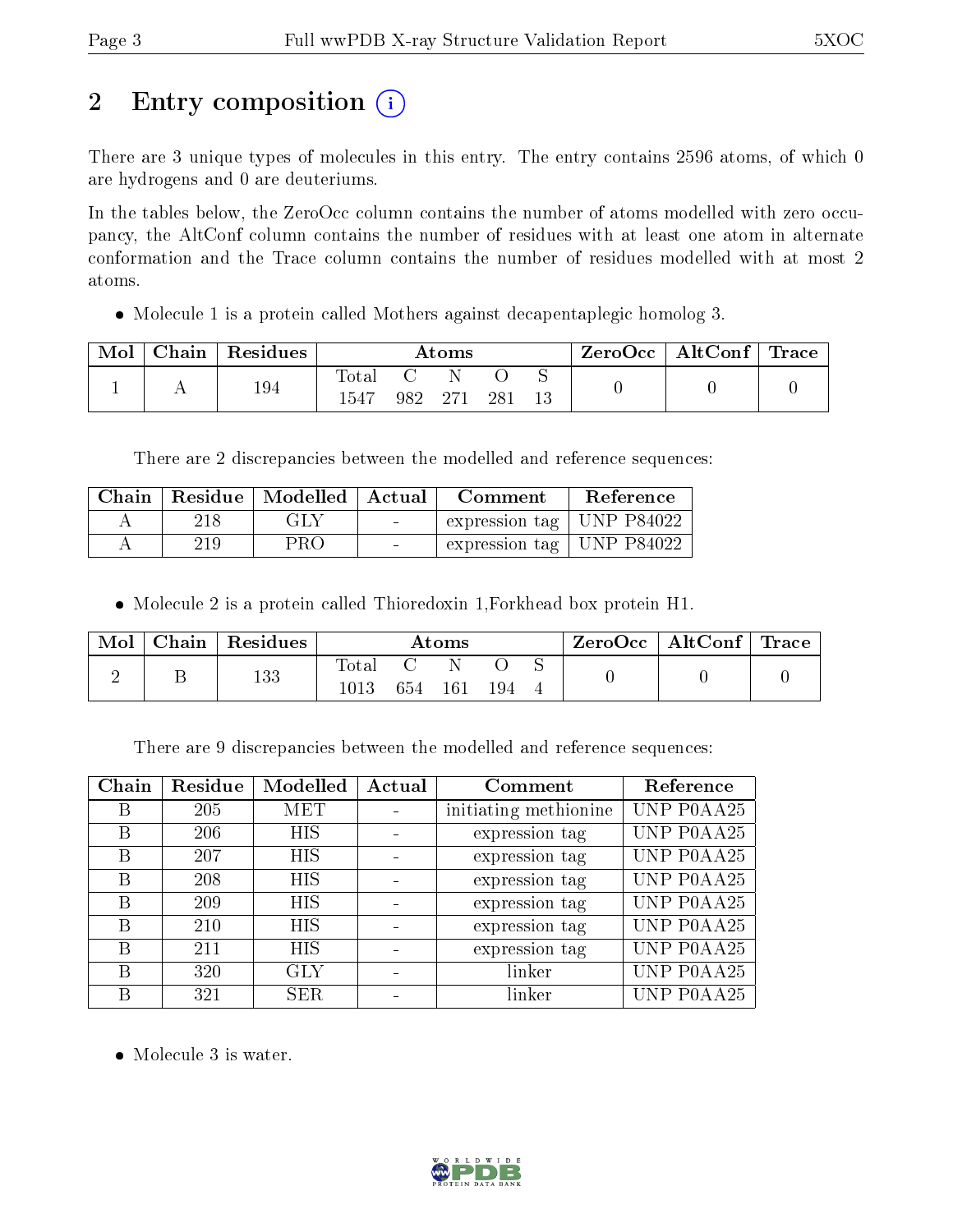|  | $Mol$   Chain   Residues | Atoms               | $ZeroOcc$   AltConf |
|--|--------------------------|---------------------|---------------------|
|  | 32                       | Total O<br>32<br>32 |                     |
|  |                          | Total O             |                     |

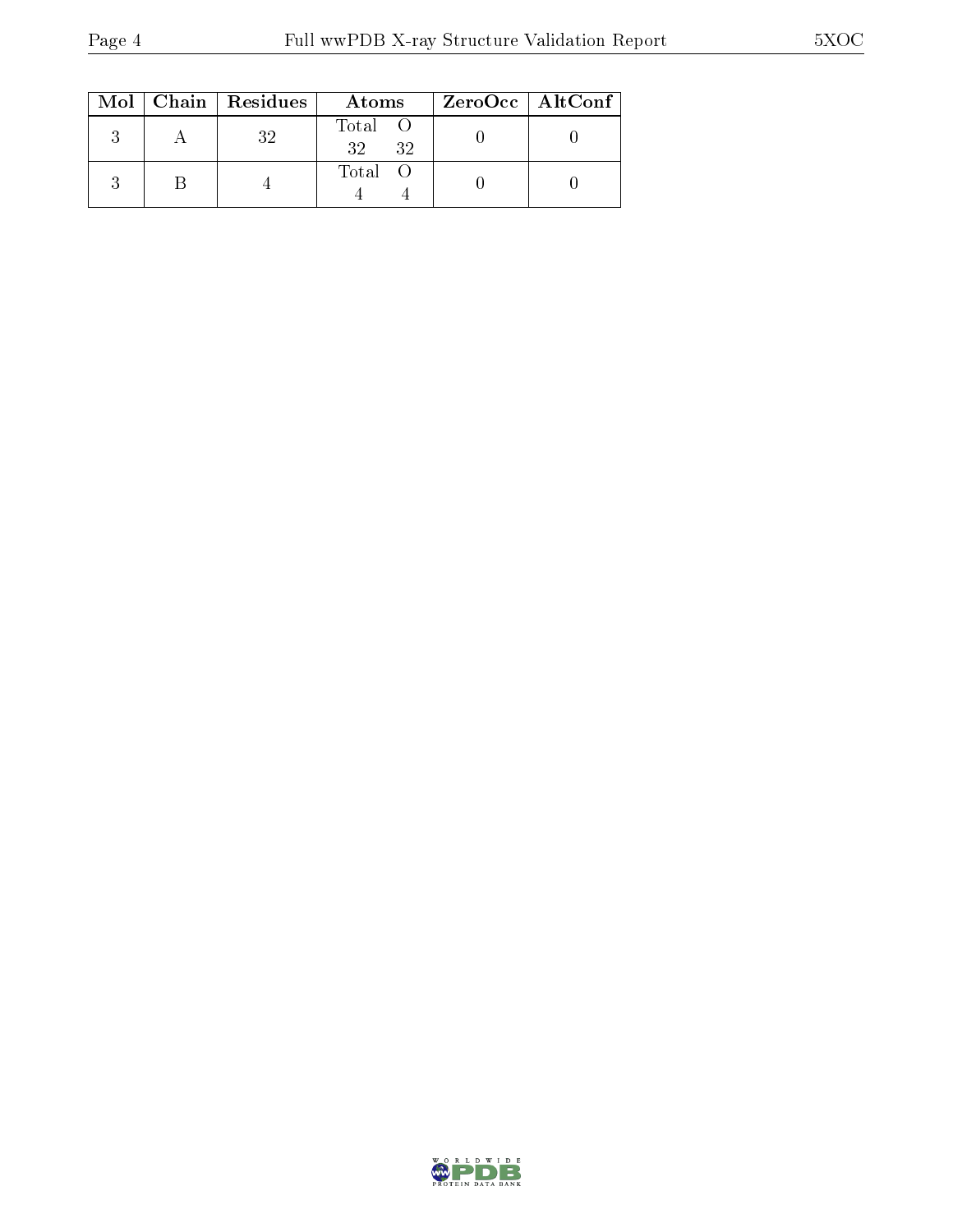# 3 Residue-property plots  $(i)$

These plots are drawn for all protein, RNA and DNA chains in the entry. The first graphic for a chain summarises the proportions of the various outlier classes displayed in the second graphic. The second graphic shows the sequence view annotated by issues in geometry and electron density. Residues are color-coded according to the number of geometric quality criteria for which they contain at least one outlier: green  $= 0$ , yellow  $= 1$ , orange  $= 2$  and red  $= 3$  or more. A red dot above a residue indicates a poor fit to the electron density (RSRZ  $> 2$ ). Stretches of 2 or more consecutive residues without any outlier are shown as a green connector. Residues present in the sample, but not in the model, are shown in grey.

• Molecule 1: Mothers against decapentaplegic homolog 3



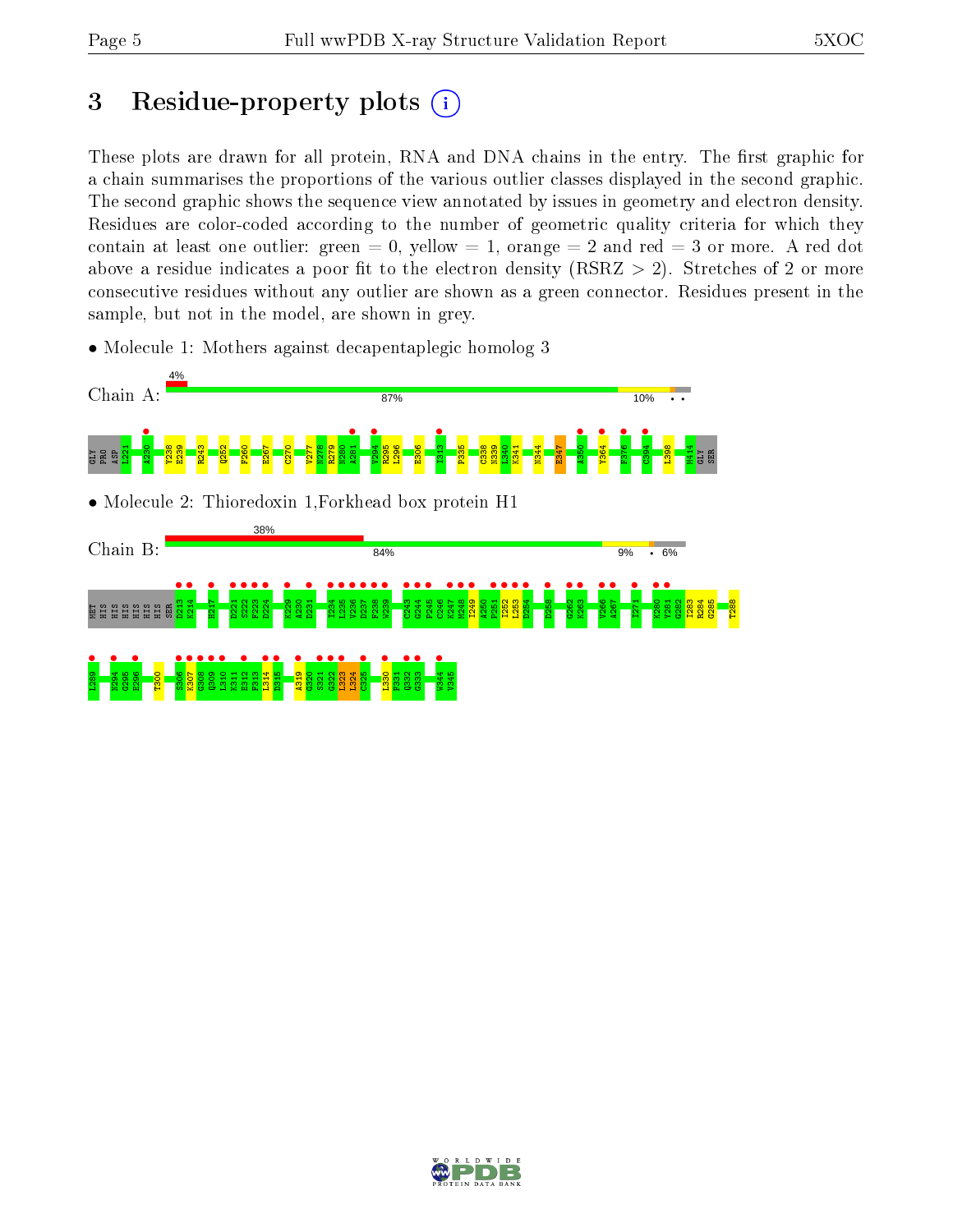## 4 Data and refinement statistics  $(i)$

| Property                                                             | Value                                               | Source                       |
|----------------------------------------------------------------------|-----------------------------------------------------|------------------------------|
| Space group                                                          | P 63 2 2                                            | Depositor                    |
| Cell constants                                                       | 131.87Å 131.87Å 91.60Å                              | Depositor                    |
| a, b, c, $\alpha$ , $\beta$ , $\gamma$                               | $90.00^{\circ}$ $120.00^{\circ}$<br>$90.00^{\circ}$ |                              |
| Resolution $(A)$                                                     | $19.88 -$<br>2.40                                   | Depositor                    |
|                                                                      | $19.88 - 2.40$                                      | <b>EDS</b>                   |
| % Data completeness                                                  | 99.3 (19.88-2.40)                                   | Depositor                    |
| (in resolution range)                                                | 99.2 (19.88-2.40)                                   | <b>EDS</b>                   |
| $R_{merge}$                                                          | (Not available)                                     | Depositor                    |
| $R_{sym}$                                                            | 0.08                                                | Depositor                    |
| $\langle I/\sigma(I) \rangle^{-1}$                                   | 1.56 (at $2.41\text{\AA}$ )                         | Xtriage                      |
| Refinement program                                                   | PHENIX 1.8.4 1496                                   | Depositor                    |
|                                                                      | 0.196<br>0.235<br>$\mathcal{A}$                     | Depositor                    |
| $R, R_{free}$                                                        | 0.200<br>0.237<br>$\mathcal{L}$                     | DCC                          |
| $R_{free}$ test set                                                  | 963 reflections $(5.15\%)$                          | wwPDB-VP                     |
| Wilson B-factor $(A^2)$                                              | 44.0                                                | Xtriage                      |
| Anisotropy                                                           | 0.580                                               | Xtriage                      |
| Bulk solvent $k_{sol}(e/\mathring{A}^3)$ , $B_{sol}(\mathring{A}^2)$ | 0.37, 67.3                                          | <b>EDS</b>                   |
| L-test for twinning <sup>2</sup>                                     | $< L >$ = 0.50, $< L2$ > = 0.33                     | Xtriage                      |
| Estimated twinning fraction                                          | No twinning to report.                              | $\overline{\text{X}}$ triage |
| $\overline{F_o}, \overline{F_c}$ correlation                         | 0.95                                                | <b>EDS</b>                   |
| Total number of atoms                                                | 2596                                                | wwPDB-VP                     |
| Average B, all atoms $(A^2)$                                         | 71.0                                                | wwPDB-VP                     |

Xtriage's analysis on translational NCS is as follows: The largest off-origin peak in the Patterson function is  $6.18\%$  of the height of the origin peak. No significant pseudotranslation is detected.

<sup>&</sup>lt;sup>2</sup>Theoretical values of  $\langle |L| \rangle$ ,  $\langle L^2 \rangle$  for acentric reflections are 0.5, 0.333 respectively for untwinned datasets, and 0.375, 0.2 for perfectly twinned datasets.



<span id="page-5-1"></span><span id="page-5-0"></span><sup>1</sup> Intensities estimated from amplitudes.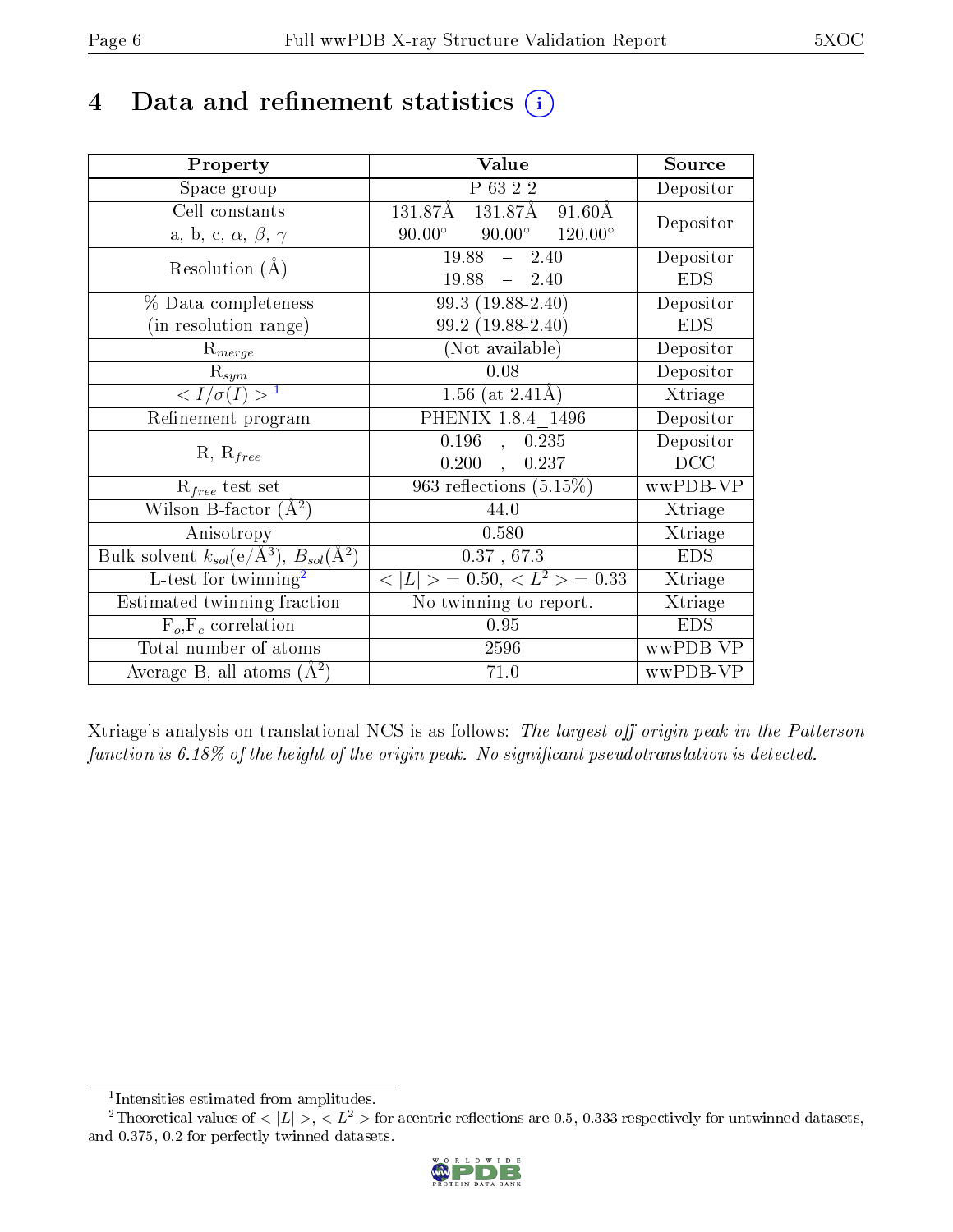# 5 Model quality  $(i)$

## 5.1 Standard geometry  $(i)$

The Z score for a bond length (or angle) is the number of standard deviations the observed value is removed from the expected value. A bond length (or angle) with  $|Z| > 5$  is considered an outlier worth inspection. RMSZ is the root-mean-square of all Z scores of the bond lengths (or angles).

| Mol           | Chain |      | Bond lengths | Bond angles |             |  |
|---------------|-------|------|--------------|-------------|-------------|--|
|               |       | RMSZ | # Z  > 5     | RMSZ        | $\# Z  > 5$ |  |
|               |       | 0.28 | 0/1588       | 0.44        | 0/2160      |  |
| $\mathcal{D}$ | R     | 0.23 | 0/1034       | 0.44        | 0/1405      |  |
| AH            | All   | 0.26 | /2622        | 0.44        | 0/3565      |  |

There are no bond length outliers.

There are no bond angle outliers.

There are no chirality outliers.

There are no planarity outliers.

### $5.2$  Too-close contacts  $(i)$

In the following table, the Non-H and H(model) columns list the number of non-hydrogen atoms and hydrogen atoms in the chain respectively. The H(added) column lists the number of hydrogen atoms added and optimized by MolProbity. The Clashes column lists the number of clashes within the asymmetric unit, whereas Symm-Clashes lists symmetry related clashes.

|  |      |      | Mol   Chain   Non-H   H(model)   H(added)   Clashes   Symm-Clashes |
|--|------|------|--------------------------------------------------------------------|
|  | 1547 | 1497 |                                                                    |
|  | 1013 | 1015 |                                                                    |
|  | 29   |      |                                                                    |
|  |      |      |                                                                    |
|  | 2596 | 2512 |                                                                    |

The all-atom clashscore is defined as the number of clashes found per 1000 atoms (including hydrogen atoms). The all-atom clashscore for this structure is 3.

All (15) close contacts within the same asymmetric unit are listed below, sorted by their clash magnitude.

| Atom-1            | Atom-2          | Interatomic<br>distance $(A)$ | 7lash<br>overlap (A) |
|-------------------|-----------------|-------------------------------|----------------------|
| 1: A:344: ASN:HB3 | 1:A:347:GLU:HG3 | ' 85.                         | 0.59                 |

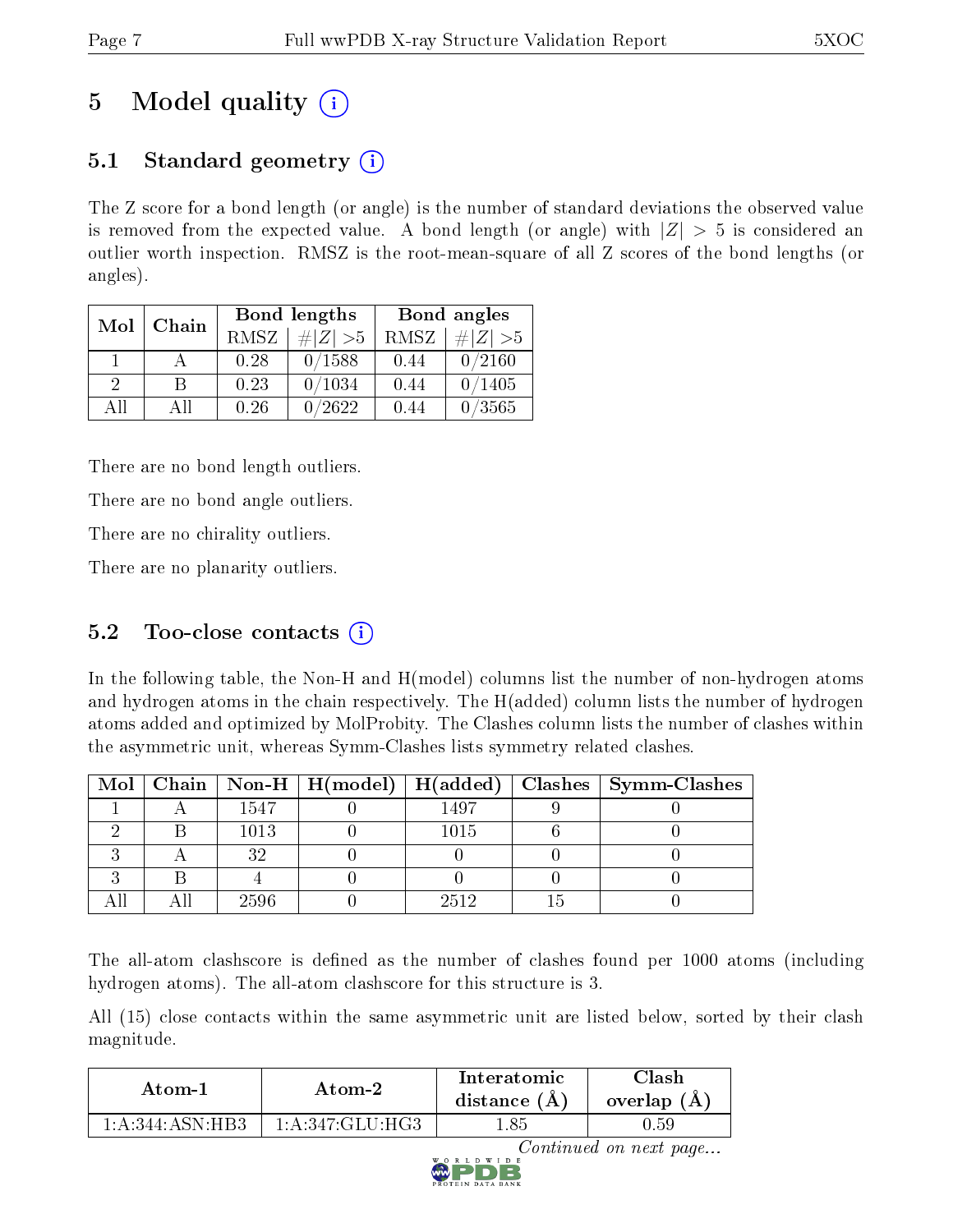| $\boldsymbol{\mathrm{Atom}\text{-}1}$ | $\boldsymbol{\mathrm{Atom}\text{-}2}$ | Interatomic      | Clash         |
|---------------------------------------|---------------------------------------|------------------|---------------|
|                                       |                                       | distance $(\AA)$ | overlap $(A)$ |
| 2:B:319:ALA:HB1                       | 2:B:330:LEU:HD21                      | 1.87             | 0.57          |
| 1:A:238:TYR:CZ                        | 1:A:243:ARG:HD3                       | 2.40             | 0.56          |
| 2:B:323:LEU:CB                        | 2:B:324:LEU:HA                        | 2.38             | 0.54          |
| 2:B:283:ILE:HD12                      | 2:B:288:THR:HG21                      | 1.93             | 0.51          |
| 2:B:252:ILE:HG23                      | 2:B:307:LYS:HG2                       | 1.94             | 0.50          |
| 1:A:239:GLU:OE1                       | 1:A:279:ARG:HD3                       | 2.12             | 0.50          |
| 2:B:285:GLY:O                         | 2:B:288:THR:OG1                       | 2.29             | 0.49          |
| $1:A:252:GLN:\overline{HG3}$          | 1: A:267: GLU:HG2                     | 1.98             | 0.45          |
| $1:A:295:ARG:N\overline{H1}$          | 1: A:306: GLU:OE2                     | 2.46             | 0.45          |
| $1: A:260:$ PHE:O                     | 1:A:270:CYS:HB3                       | 2.17             | 0.45          |
| 2:B:249:ILE:O                         | 2:B:253:LEU:HG                        | 2.19             | 0.43          |
| 1: A:341:LYS:HD3                      | 1:A:344:ASN:HB2                       | 2.03             | 0.41          |
| 1:A:335:PRO:HG2                       | 1:A:338:CYS:SG                        | 2.61             | 0.40          |
| 1: A:296:LEU:HD13                     | 1: A:398:LEU:HD21                     | 2.02             | 0.40          |

Continued from previous page...

There are no symmetry-related clashes.

### 5.3 Torsion angles (i)

#### 5.3.1 Protein backbone  $(i)$

In the following table, the Percentiles column shows the percent Ramachandran outliers of the chain as a percentile score with respect to all X-ray entries followed by that with respect to entries of similar resolution.

The Analysed column shows the number of residues for which the backbone conformation was analysed, and the total number of residues.

| Mol | Chain | Analysed                      | Favoured     |           | Allowed   Outliers   Percentiles |                                 |     |
|-----|-------|-------------------------------|--------------|-----------|----------------------------------|---------------------------------|-----|
|     |       | $192/199(96\%)$               | 186(97%)     | 6 $(3\%)$ |                                  | $\vert$ 100 $\vert$ 100 $\vert$ |     |
|     |       | $131/141$ (93\%)   126 (96\%) |              | $5(4\%)$  |                                  | 100                             | 100 |
| All | Аll   | 323/340(95%)                  | $ 312(97\%)$ | $11(3\%)$ |                                  |                                 | 100 |

There are no Ramachandran outliers to report.

#### 5.3.2 Protein sidechains (i)

In the following table, the Percentiles column shows the percent sidechain outliers of the chain as a percentile score with respect to all X-ray entries followed by that with respect to entries of similar resolution.

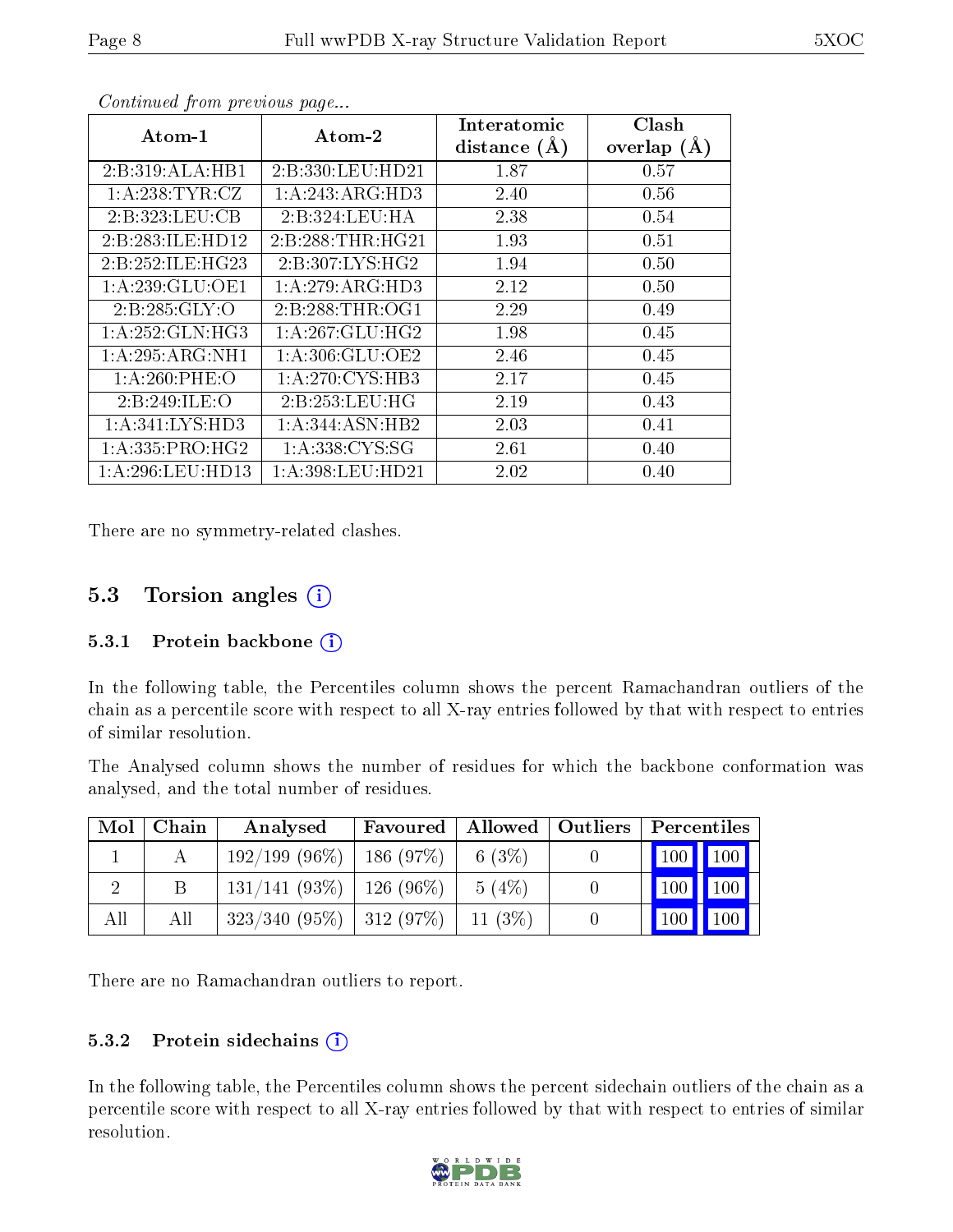| Mol | Chain        | Analysed         | Rotameric   Outliers |          | Percentiles |
|-----|--------------|------------------|----------------------|----------|-------------|
|     |              | $169/172(98\%)$  | $165(98\%)$          | $4(2\%)$ | 68<br>49    |
|     | <sup>B</sup> | $108/116(93\%)$  | $103(95\%)$          | 5(5%)    | 27<br>-43   |
| All | All          | $277/288$ (96\%) | 268(97%)             | 9(3%)    | 39<br>59    |

The Analysed column shows the number of residues for which the sidechain conformation was analysed, and the total number of residues.

All (9) residues with a non-rotameric sidechain are listed below:

| Mol            | Chain | $\operatorname{Res}% \left( \mathcal{N}\right) \equiv\operatorname{Res}(\mathcal{N}_{0})\cap\mathcal{N}_{1}$ | <b>Type</b> |
|----------------|-------|--------------------------------------------------------------------------------------------------------------|-------------|
| 1              | А     | 277                                                                                                          | VAL         |
| 1              | А     | 339                                                                                                          | ASN         |
| 1              | А     | 347                                                                                                          | GLU         |
| 1              | А     | 364                                                                                                          | TYR         |
| $\overline{2}$ | В     | 284                                                                                                          | ARG         |
| $\overline{2}$ | В     | 300                                                                                                          | THR         |
| $\overline{2}$ | В     | 314                                                                                                          | <b>LEU</b>  |
| $\overline{2}$ | В     | 323                                                                                                          | LEU         |
| $\overline{2}$ |       | 324                                                                                                          | LEU         |

Some sidechains can be flipped to improve hydrogen bonding and reduce clashes. There are no such sidechains identified.

#### 5.3.3 RNA (i)

There are no RNA molecules in this entry.

### 5.4 Non-standard residues in protein, DNA, RNA chains (i)

There are no non-standard protein/DNA/RNA residues in this entry.

#### 5.5 Carbohydrates  $(i)$

There are no carbohydrates in this entry.

### 5.6 Ligand geometry  $(i)$

There are no ligands in this entry.

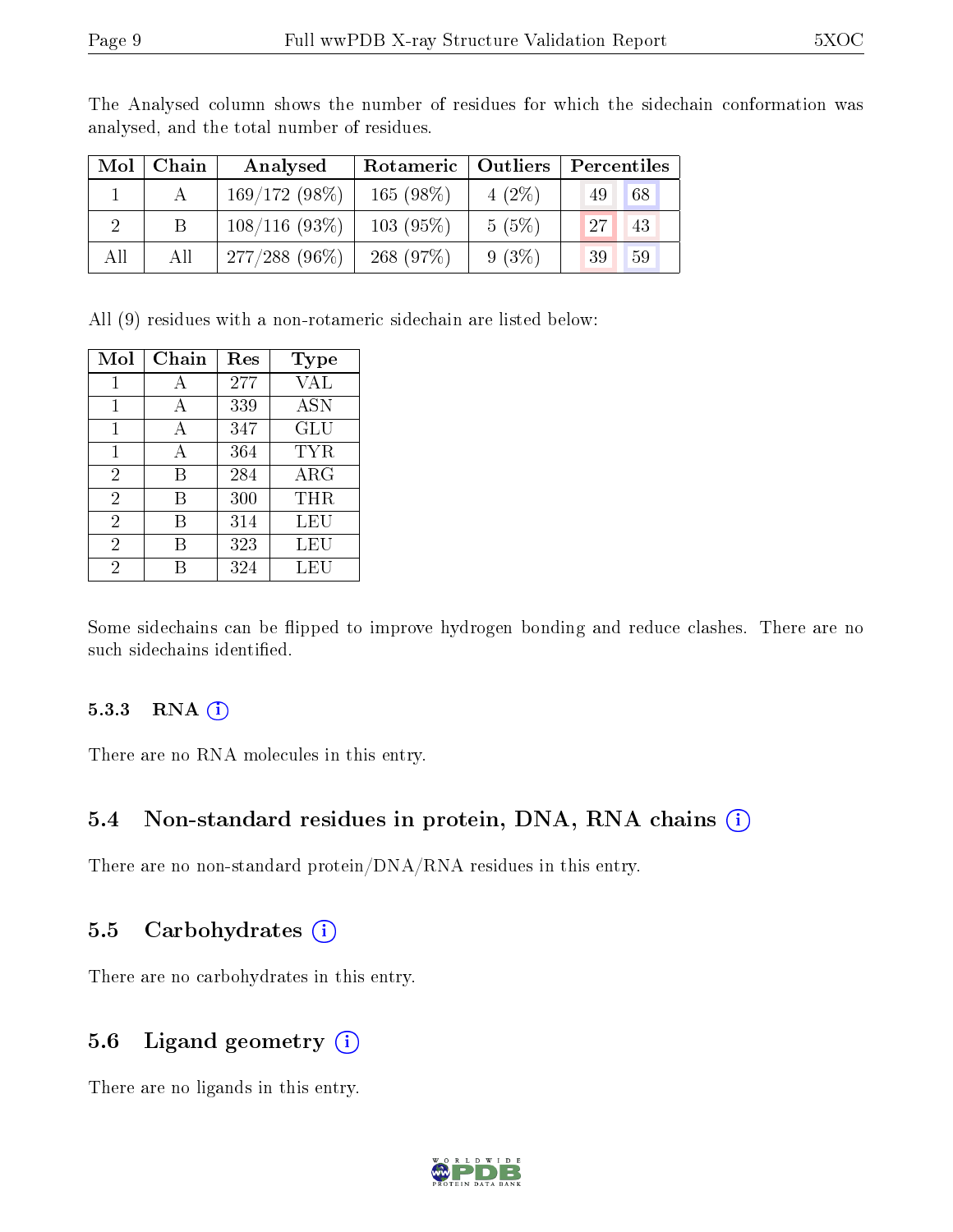## 5.7 [O](https://www.wwpdb.org/validation/2017/XrayValidationReportHelp#nonstandard_residues_and_ligands)ther polymers (i)

There are no such residues in this entry.

## 5.8 Polymer linkage issues (i)

There are no chain breaks in this entry.

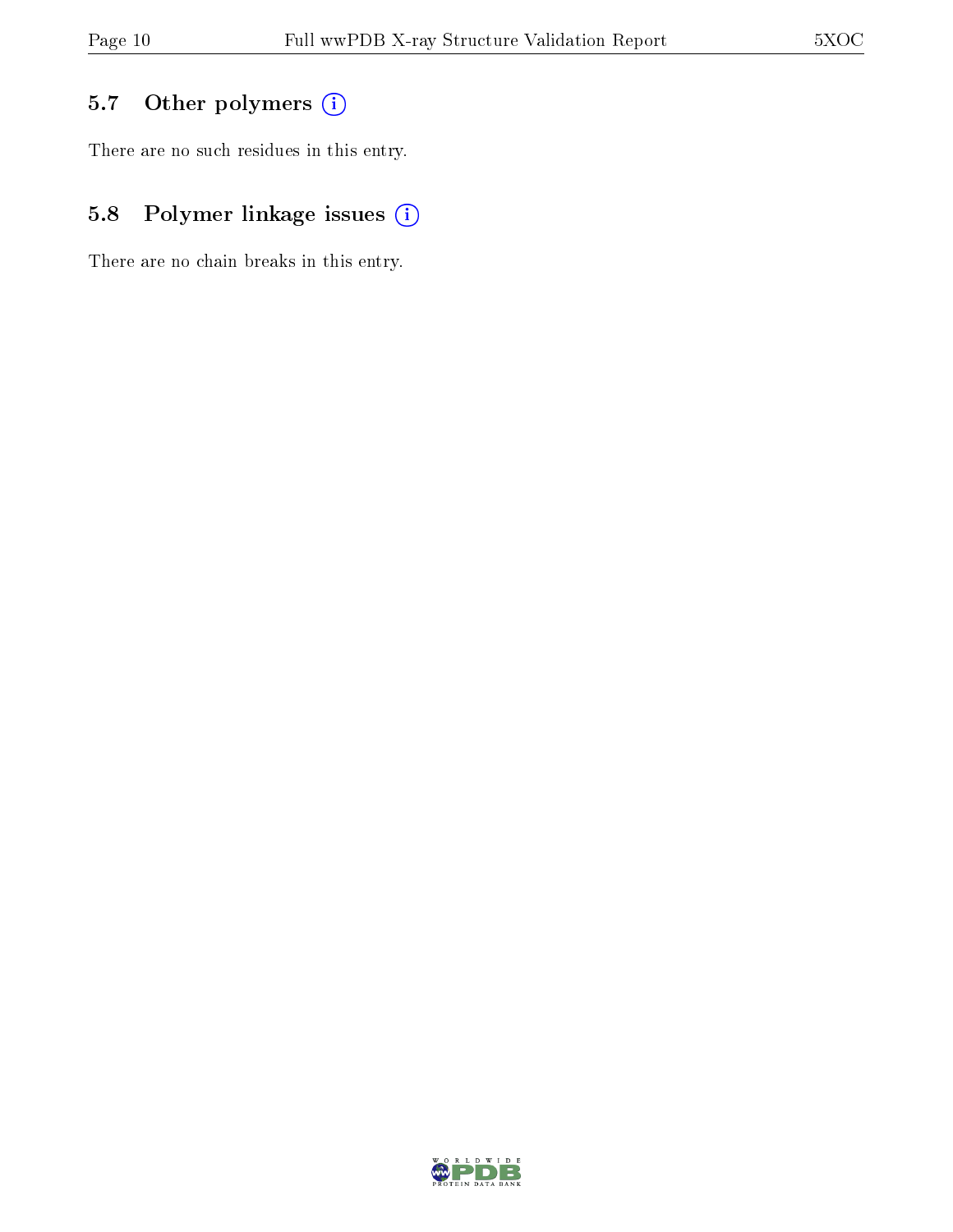# 6 Fit of model and data  $(i)$

## 6.1 Protein, DNA and RNA chains  $(i)$

In the following table, the column labelled  $#RSRZ> 2'$  contains the number (and percentage) of RSRZ outliers, followed by percent RSRZ outliers for the chain as percentile scores relative to all X-ray entries and entries of similar resolution. The OWAB column contains the minimum, median,  $95<sup>th</sup>$  percentile and maximum values of the occupancy-weighted average B-factor per residue. The column labelled ' $Q< 0.9$ ' lists the number of (and percentage) of residues with an average occupancy less than 0.9.

| Mol | Chain | Analysed        | ${ <\hspace{-1.5pt}{\mathrm{RSRZ}} \hspace{-1.5pt}>}$ | $\#\text{RSRZ}{>}2$             | $OWAB(A^2)$       | $\rm Q\textcolor{black}{<}0.9$ |
|-----|-------|-----------------|-------------------------------------------------------|---------------------------------|-------------------|--------------------------------|
|     |       | 194/199(97%)    | 0.28                                                  | $8(4\%)$ 37<br>136 <sup>1</sup> | 34, 46, 87, 102   |                                |
|     |       | $133/141(94\%)$ | 1.71                                                  | $53(39\%)$ 0 0                  | 39, 104, 135, 151 |                                |
| All | All   | $327/340(96\%)$ | 0.86                                                  | 61 (18%) $1$ 1                  | 34, 62, 125, 151  |                                |

All (61) RSRZ outliers are listed below:

| Mol            | Chain                   | Res | Type                    | $\rm RSRZ$       |
|----------------|-------------------------|-----|-------------------------|------------------|
| $\overline{2}$ | Β                       | 235 | LEU                     | 8.0              |
| $\overline{2}$ | B                       | 244 | <b>GLY</b>              | $5.8\,$          |
| $\overline{2}$ | $\boldsymbol{B}$        | 236 | VAL                     | 5.4              |
| $\overline{2}$ | $\boldsymbol{B}$        | 263 | <b>LYS</b>              | $\overline{5.3}$ |
| $\overline{2}$ | $\overline{\mathrm{B}}$ | 248 | <b>MET</b>              | $\overline{5.1}$ |
| $\overline{2}$ | $\boldsymbol{B}$        | 223 | PHE                     | $4.8\,$          |
| $\overline{2}$ | $\overline{B}$          | 213 | <b>ASP</b>              | $4.8\,$          |
| $\overline{2}$ | $\overline{\mathbf{B}}$ | 237 | <b>ASP</b>              | 4.7              |
| $\overline{2}$ | $\overline{B}$          | 262 | <b>GLY</b>              | 4.6              |
| $\overline{2}$ | $\overline{\mathrm{B}}$ | 231 | $\overline{\text{ASP}}$ | $\overline{4.1}$ |
| $\overline{2}$ | $\, {\bf B}$            | 221 | <b>ASP</b>              | 4.0              |
| $\overline{1}$ | $\overline{\rm A}$      | 281 | $\widehat{\rm ALA}$     | $3.9\,$          |
| $\overline{2}$ | $\overline{B}$          | 266 | $\overline{\text{VAL}}$ | 3.8              |
| $\overline{2}$ | $\boldsymbol{B}$        | 249 | <b>ILE</b>              | $3.6\,$          |
| $\overline{2}$ | $\overline{\mathrm{B}}$ | 280 | $\overline{\text{LYS}}$ | $\overline{3.6}$ |
| $\overline{2}$ | $\overline{B}$          | 308 | $\overline{\text{GLY}}$ | 3.6              |
| $\overline{2}$ | $\boldsymbol{B}$        | 296 | GLU                     | $\overline{3.6}$ |
| $\overline{2}$ | $\boldsymbol{B}$        | 229 | <b>LYS</b>              | 3.5              |
| $\overline{2}$ | $\boldsymbol{B}$        | 267 | <b>ALA</b>              | 3.5              |
| $\overline{2}$ | B                       | 247 | <b>LYS</b>              | $3.5\,$          |
| $\overline{2}$ | $\boldsymbol{B}$        | 281 | <b>TYR</b>              | 3.4              |
| $\overline{2}$ | B                       | 224 | ASP                     | 3.4              |
| $\mathbf{1}$   | $\overline{\rm A}$      | 376 | PHE                     | 3.3              |
| $\overline{2}$ | B                       | 332 | $\overline{\text{GLN}}$ | 3.2              |

Continued on next page...

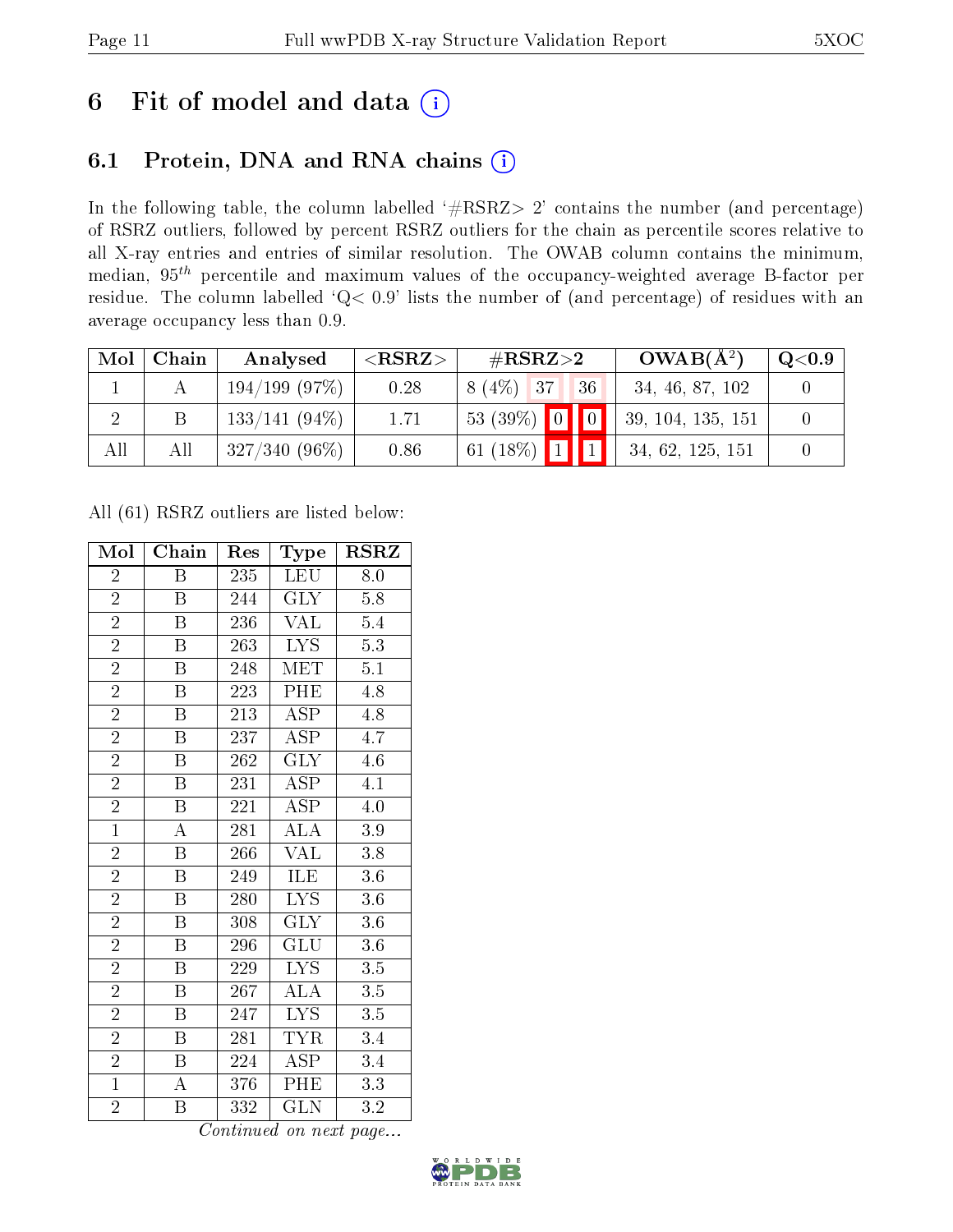| Mol            | Chain                     | Res              | <b>Type</b>                             | $\overline{\text{RSR}}$ |
|----------------|---------------------------|------------------|-----------------------------------------|-------------------------|
| $\overline{2}$ | $\boldsymbol{B}$          | 234              | ILE                                     | $\overline{3.2}$        |
| $\overline{2}$ | B                         | 239              | TRP                                     | 3.2                     |
| $\overline{2}$ | $\overline{\mathrm{B}}$   | 243              | $\overline{\text{CYS}}$                 | 3.1                     |
| $\overline{2}$ | $\, {\bf B}$              | 253              | <b>LEU</b>                              | 3.1                     |
| $\overline{2}$ | $\overline{\mathrm{B}}$   | 319              | $\overline{\rm ALA}$                    | $\overline{3.1}$        |
| $\overline{2}$ | $\overline{B}$            | 312              | <b>GLU</b>                              | 3.1                     |
| $\overline{2}$ | $\boldsymbol{B}$          | 289              | <b>LEU</b>                              | $2.9\,$                 |
| $\overline{1}$ | $\overline{A}$            | 230              | <b>ALA</b>                              | $\overline{2.8}$        |
| $\overline{2}$ | B                         | 251              | PRO                                     | $2.8\,$                 |
| $\overline{2}$ | $\overline{\mathrm{B}}$   | 294              | $\overline{\text{ASN}}$                 | $\overline{2.7}$        |
| $\overline{2}$ | $\boldsymbol{\mathrm{B}}$ | 238              | $\overline{PHE}$                        | $2.7\,$                 |
| $\overline{1}$ | $\overline{\rm A}$        | 350              | $\overline{\rm ALA}$                    | $\overline{2.7}$        |
| $\overline{2}$ | $\, {\bf B}$              | 252              | <b>ILE</b>                              | 2.6                     |
| $\overline{2}$ | $\boldsymbol{B}$          | 323              | <b>LEU</b>                              | $2.6\,$                 |
| $\overline{1}$ | $\overline{\rm A}$        | 394              | $\overline{\text{C} \text{YS}}$         | $2.\overline{6}$        |
| $\overline{2}$ | $\boldsymbol{B}$          | $\overline{325}$ | $\overline{\text{C} \text{Y}} \text{S}$ | 2.6                     |
| $\overline{2}$ | $\overline{\mathrm{B}}$   | 306              | $\overline{\text{SER}}$                 | $2.5\,$                 |
| $\overline{2}$ | $\boldsymbol{B}$          | 214              | <b>LYS</b>                              | 2.5                     |
| $\overline{2}$ | $\boldsymbol{B}$          | 315              | $\mathrm{A}\overline{\mathrm{SP}}$      | $2.5\,$                 |
| $\overline{2}$ | $\overline{\mathbf{B}}$   | <b>258</b>       | $\overline{\text{ASP}}$                 | $\overline{2.4}$        |
| $\overline{2}$ | $\overline{B}$            | 333              | <b>GLY</b>                              | $2.4\,$                 |
| $\overline{2}$ | $\overline{\mathrm{B}}$   | 310              | $\overline{\text{LEU}}$                 | $\overline{2.4}$        |
| $\overline{2}$ | $\, {\bf B}$              | 322              | <b>GLY</b>                              | $2.4\,$                 |
| $\overline{2}$ | $\overline{\mathrm{B}}$   | 217              | <b>HIS</b>                              | $2.3\,$                 |
| $\overline{2}$ | $\overline{B}$            | 271              | ILE                                     | 2.3                     |
| $\overline{2}$ | $\boldsymbol{B}$          | 245              | PRO                                     | 2.3                     |
| $\overline{2}$ | $\overline{\mathrm{B}}$   | 254              | $\overline{\text{ASP}}$                 | $\overline{2.2}$        |
| $\mathbf{1}$   | $\boldsymbol{A}$          | 364              | <b>TYR</b>                              | $2.2\,$                 |
| $\overline{2}$ | $\overline{\mathrm{B}}$   | 321              | $\overline{\text{SER}}$                 | $\overline{2.2}$        |
| $\overline{2}$ | Β                         | 307              | LYS                                     | 2.2                     |
| $\overline{2}$ | $\boldsymbol{B}$          | 344              | TRP                                     | 2.1                     |
| $\overline{2}$ | $\boldsymbol{B}$          | 330              | LEU                                     | 2.1                     |
| $\mathbf{1}$   | A                         | 313              | ILE                                     | 2.1                     |
| $\overline{2}$ | Β                         | 309              | $\overline{{\rm GLN}}$                  | $2.\overline{0}$        |
| $\mathbf{1}$   | A                         | 294              | VAL                                     | 2.0                     |
| $\overline{2}$ | B                         | 222              | <b>SER</b>                              | 2.0                     |
| $\bar{2}$      | Β                         | 314              | LEU                                     | 2.0                     |

#### Continued from previous page.

### 6.2 Non-standard residues in protein, DNA, RNA chains  $(i)$

There are no non-standard protein/DNA/RNA residues in this entry.